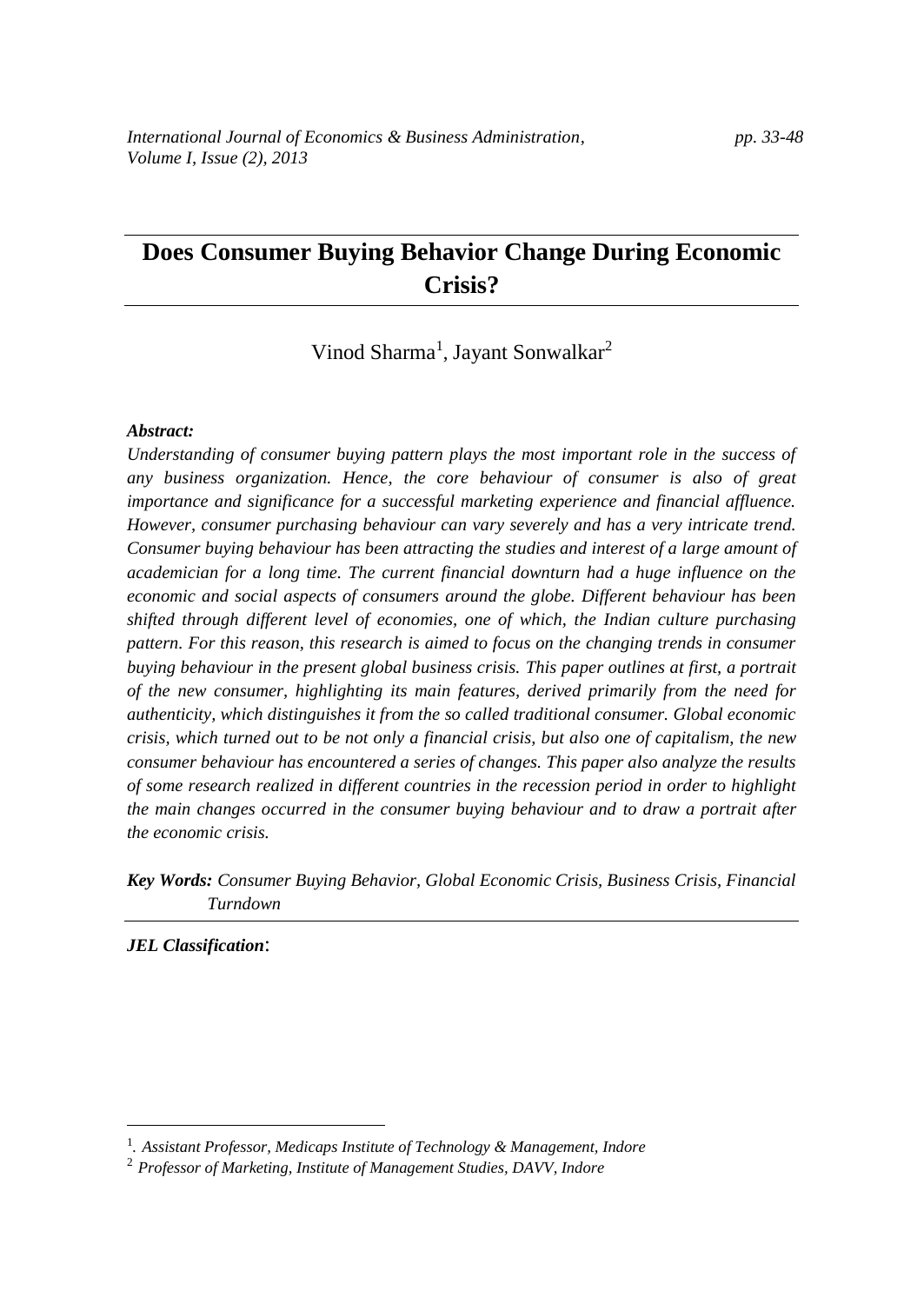#### **1. Introduction**

Consumer behaviour has changed greatly over the last 25 years, but it has been evolutionary and the seeds of change have been apparent for generations (Kar, 2010). The study has confirmed that the after global economic crisis led the consumers to look for new landmarks. They became more economical, more responsible and more demanding. Research conducted in different countries showed that the recession had a strong economic and social impact on consumers (Kar, 2010).

Consumer behaviour is the study of the processes that individuals or groups go through in making their purchasing choices in order to satisfy their needs. Usually the buying behaviour takes many forms of consumer's choices that can vary depending on a broad set of factors such as, earning, demographics, social and cultural factors ((Kar, 2010 & Drakopoulos, 2008). The consumer behaviour is a combination of customer's buying awareness combined with external motivators to result in a change in the consumer's behaviour (Kar, 2010). This is why most of the economies around the globe shares one problem, because of the external influence on the internal community aspects (Chaudhuri, 2006).

The study Consumer behaviour has been so long attracting many researches because of its imperative importance to businesses around the world. By predicting consumers' behaviour, a business can understand consumers' needs, and can work on fulfilling the needs and meeting the expectations of their customers (Nistorescu and Puiu, 2009). This would eventually help businesses to maintain their prosperity and attain their long term goals. The context of this research can significantly help businesses and professionals to uncover the changes that would possibly occur to consumers' buying behaviour as a result of the global financial crisis (Nistorescu and Puiu, 2009).

During the 2007 financial crisis, the giant financial institutions and banks had collapsed. The shortfall in the US financial system and the crisis of the US subprime mortgage market had a ripple effect to other industrialized economies around the world. The crisis caused disturbances to powerful European and Asian economies putting them on the brick of deep recession. Other weaknesses in the global financial systems have surfaces. Some financial instruments were too complex and twisted which caused distrust in the global financial system. The crisis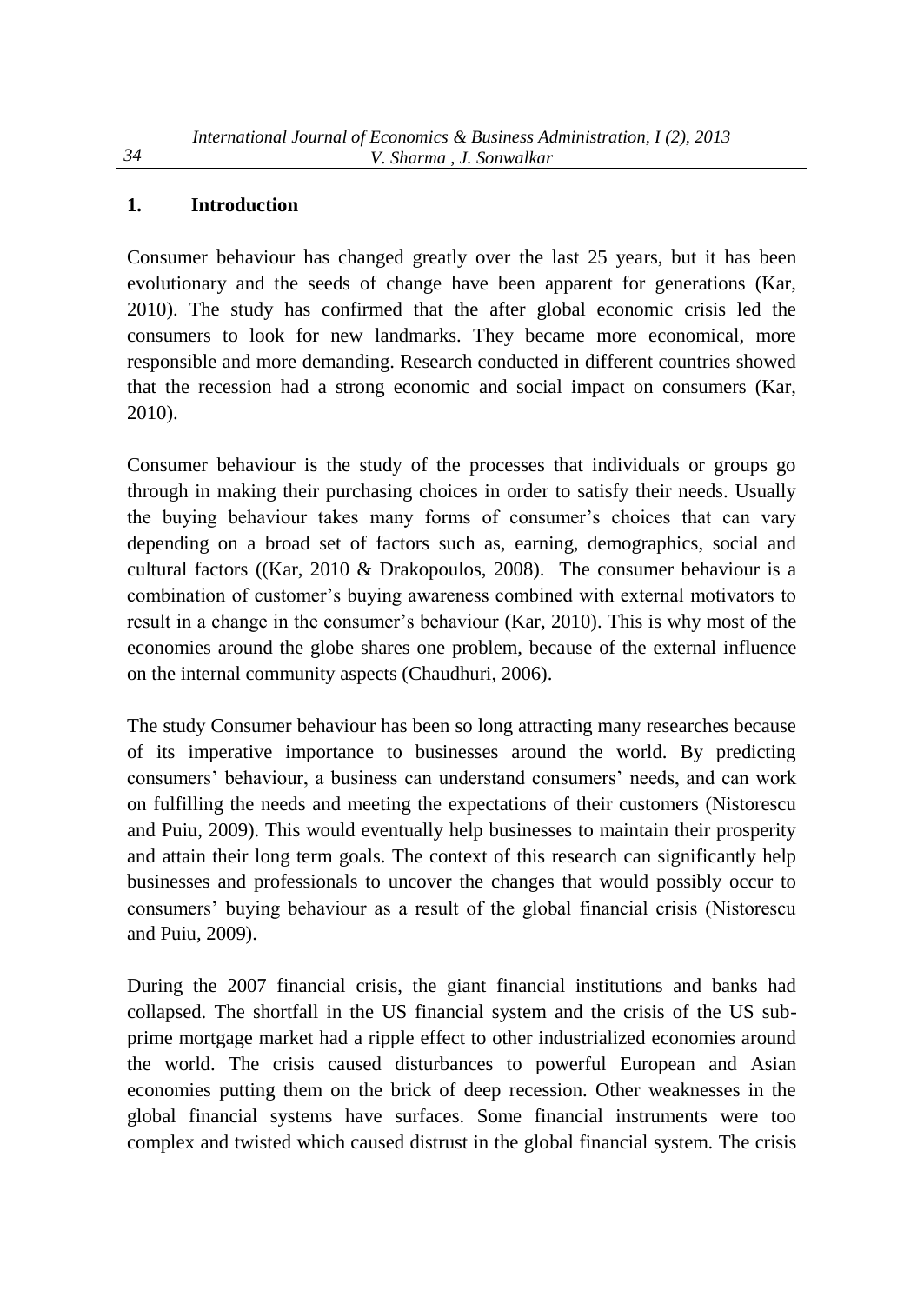caused inflation and fluctuations in the prices of commodities, and hence, consumers started to take a shifted action towards their needs and wants (Nistorescu and Puiu, 2009).

The psychological outcomes of the crash has extended worldwide as businesses became receptive to the obstacles caused by this crisis especially regarding expansion of their current projects and securing capital market investments for future growth (Peter and Olson, 2007). The uncertainty that surrounded businesses have naturally affected job security for employees, consumers has faced uncertainty regarding their income, and the consumption level dropped. The sharp fall in the stock market has caused many distressful events such as, reduction in credit, bank failures, dismissal of workers, contraction in the money supply and closing down businesses (Nistorescu and Puiu, 2009).

The new financial circumstances increased panic and uncertainty among consumers. Many consumers around the world had fears related to their financial and material safety. Besides reduced employment earnings, many household lost their lifetime savings due to failure in the banking system or sharp decline in the values of their houses and stocks (Arnould, 2002). The social impacts of the financial crisis can be seen more obvious in the developing countries where the poor are being severely hurt during the crisis as demand for their labour falls, prices of essential commodities rise substantially and social services are cut. They find themselves forced to pull children out of schools and the food is being rationed among the family, with women the first to sacrifice their share (Amalia and Ionut,  $2009 \&$ Arnould, 2002).

The general economic slowdown and rising unemployment forced household to increase working hours or send additional members to the labour force. As a consequence, household expenditure falls by as much as income (Amalia and Ionut, 2009). The consumers cannot prevent the fall in total expenditure and they tend to adjust the basket of goods purchased. For example the expenditure on food and necessities increases comparing to expenditure on clothes (Peter and Olson, 2007).

The crisis caused markets to contract and major changes appeared in their structure (Chaudhuri, 2006). The buyers changed their buying behaviour. They start to worry about their jobs and do not enjoy spending their money anymore. They postponed or reduced a big amount of purchases related to leisure and entertainment. People may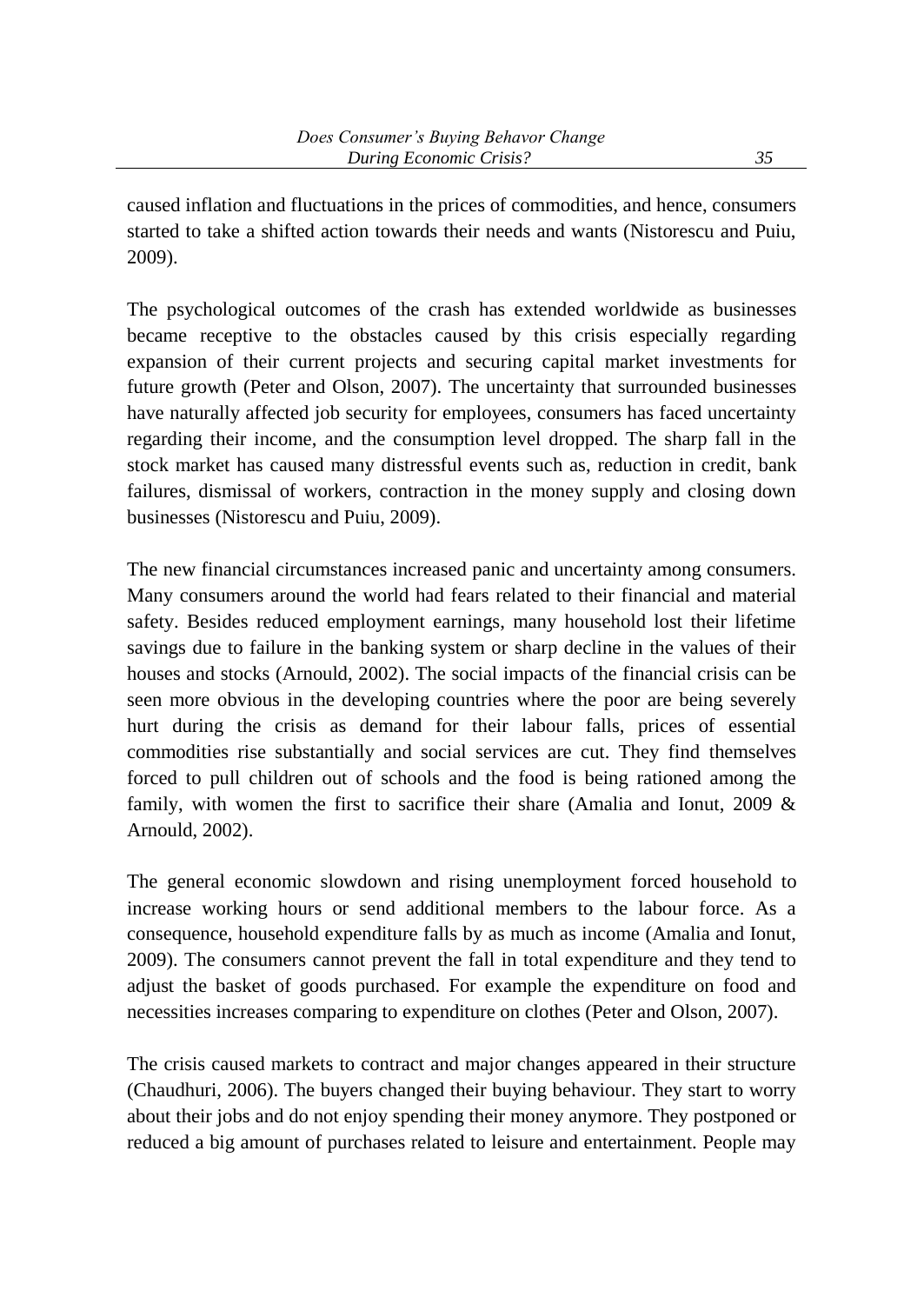start buying less quantities, or switch to larger size items to avoid repeated purchases. They also started to switch brands, and focus on price rather than quality and they also have started to intensify the search on the web looking for valuable bargains (Perner, 2008 & Drakopoulos, 2008).

The role of the government is rather important to protect consumers against inflation by controlling and preventing prices from further increasing to ensure that the purchasing power of consumers will not deteriorate causing serious problems such as long term unemployment and poverty (Perner, 2008). This paper is realized first a literature review in order to identify the determining factors of the emergence of new consumer and to highlight the main features of this one. Further, through a research from secondary sources, it was analyzed the main changes occurred in the consumer buying behaviour during economic crisis.

## **2. Literature Review**

Few decades ago, the driving force behind consumption was the desire of individuals to improve their social condition through possession of material goods, which ensured middle-class membership. But consumerism proved unable to make people happier, especially by the fact that it did not cause an increase in welfare in other ways than the psychological ones. Excessive consumption has created socalled "paradox of happiness", which is that once a basic level is provided, happiness does not increase with income above this limit (Drakopoulos, 2008).

Consumer choices are made increasingly more and more on the basis of social media information. In addition to deciphering the advertising message and reading the websites of companies, consumers use different online formats (forums, chats, blogs, etc.) to share ideas, to form communities and to contact their peers (Perner, 2008). As pointed by Kozinets (2010) social media is increasingly seen as a more objective source of information and all these communities have a real existence to their members and therefore have effect on many aspects of behaviour, including buying behaviour.

Lewis and Bridger (2000) show that mutations in the new consumer behaviour derives mainly from its desire to purchase authentic, stressing that the main difference between these two types of consumers is that, while the consumption behaviour of traditional consumer was largely motivated by a need for comfort, the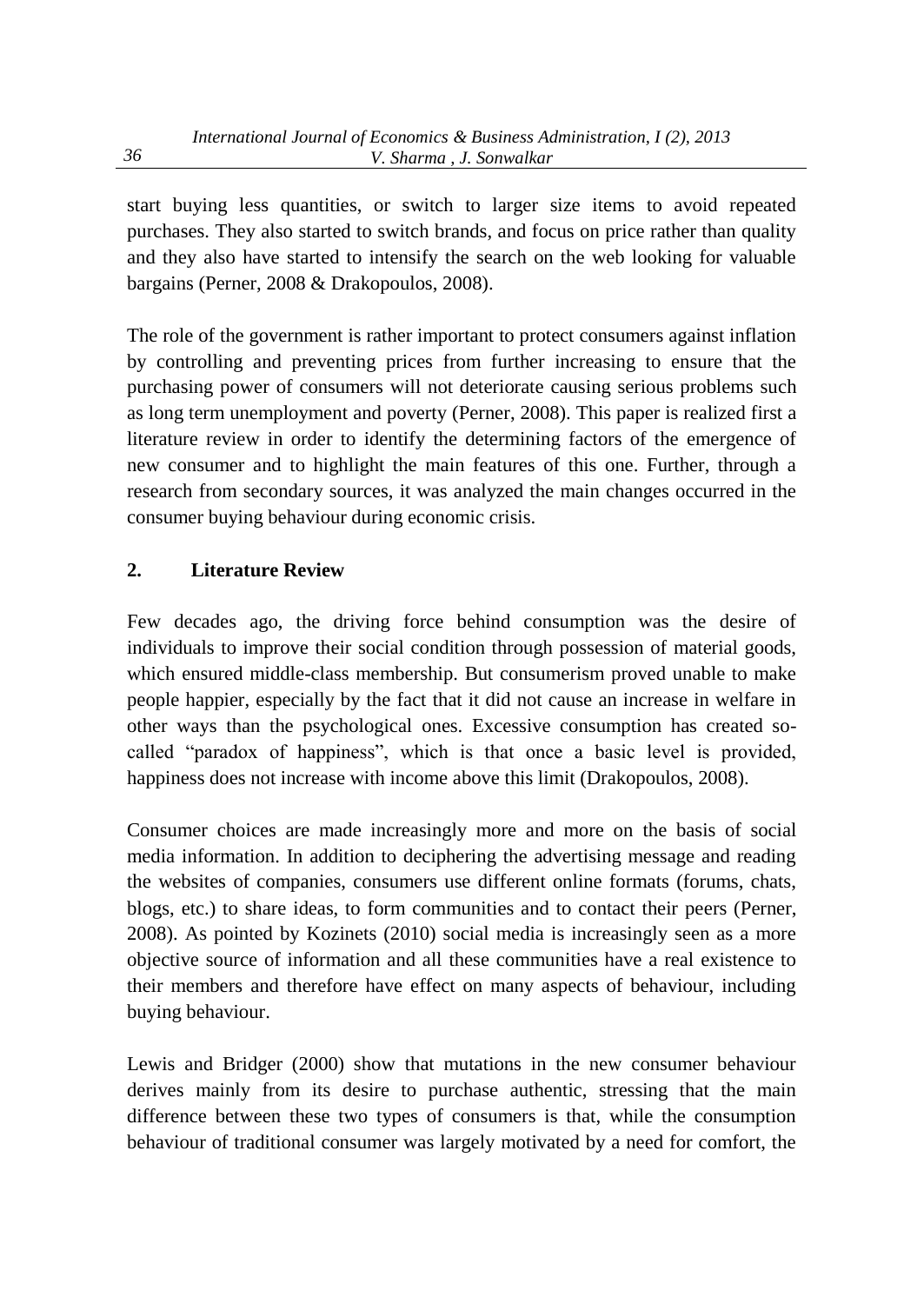new consumer behaviour is determined by looking for authenticity. Perner, (2008) stated that consumer behavior involves the study of the processes which individuals, groups, or organizations perform to acquire products, services, experiences, or ideas to satisfy their needs and how these processes have impacted the consumer and society. The role that consumers play in these days is very crucial to businesses' survival. It is the driving force behind the success of many businesses, because most of the contemporary consumers spend major time on buying decisions.

"The buying behaviour is considered a very complex phenomenon because it consists of a wide set of prior and after purchase activities" (Hansen, 2004, p. 9). The buying process consists of five stages. Starting from recognizing a problem or in other words, recognizing a need that must be satisfied, the consumer then begins to search for information related to that problem or need. After evaluating different alternatives, the consumer makes the decision to purchase the most suitable alternative and the final stage comes after purchasing, when the consumer evaluates the choice being made. There are four distinctive classes of consumer buying behaviour identified by the literature. What differentiate these classes can be observed thorough the frequency of occurrence, emotional involvement, decision making complexity and risk. These types are known to be: programmed behaviour; limited decision making buying behaviour; extensive decision-making buying behaviour and impulsive buying (Arnould, 2002).

Programmed behaviour (also called habitual behaviour) is distinguished by low complexity and little information search, this process is usually known as routine purchase of low cost items that consumer is used to buy out of habit: such as coffee, newspapers, bus tickets, etc. (Learn marketing, 2008). Limited decision-making buying behaviour involves reasonable level of decision making and relatively low amount of information search in order to generate a purchase. An example of this type can be the purchase of clothes when someone can easily get information on the product and its quality and spend short time selecting the desired outfit (East, 1997).

The extensive decision-making buying behaviour is identified as being the opposing type to the limit decision-making buying behavior (Foxall and Goldsmith, 1994). In this process the consumer would spend a relatively longer share of time in information search and would take longer period to make a decision regarding this purchase because this process is usually adopted when purchasing infrequent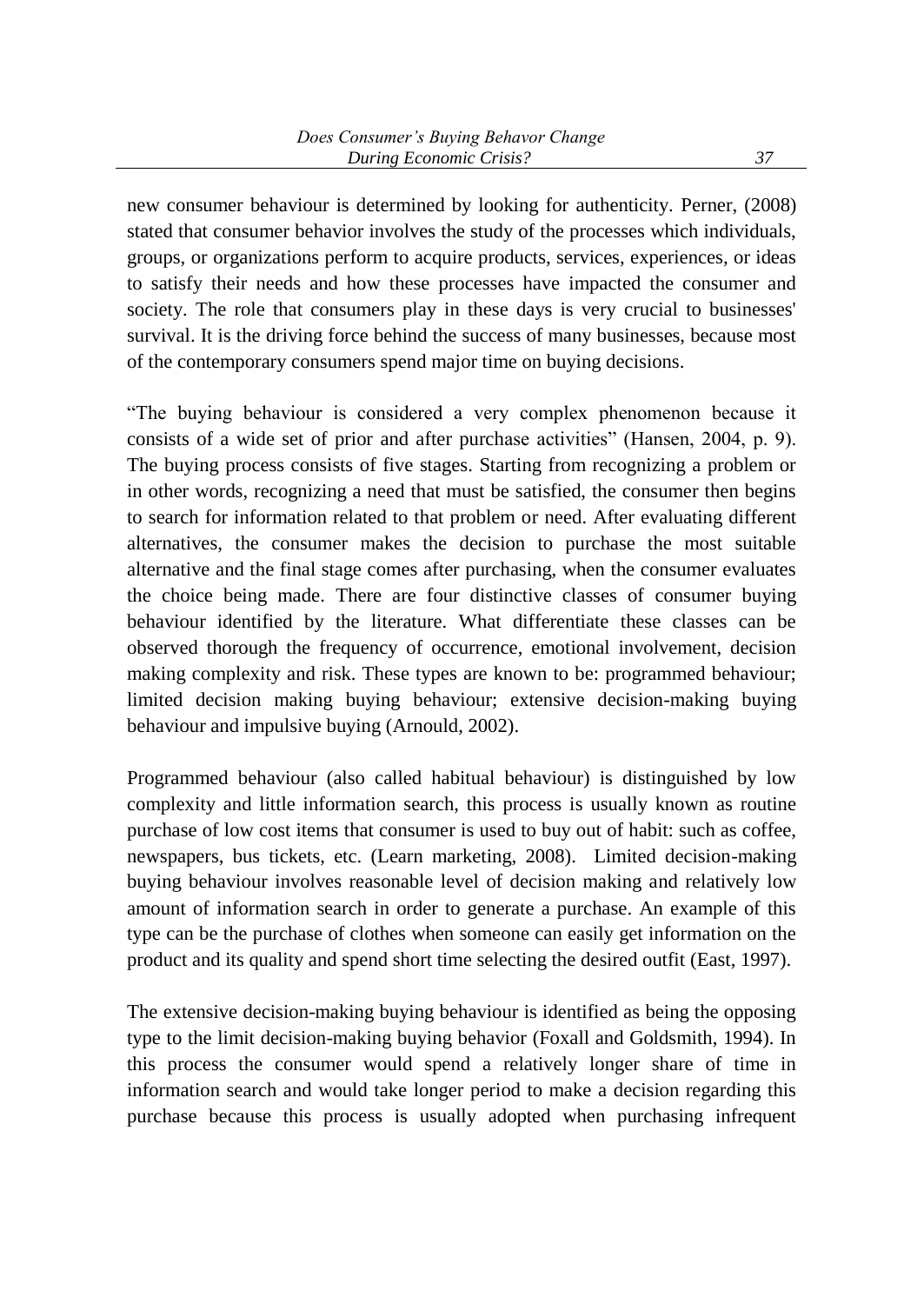expensive product that takes a large share of the consumer's income and involves higher psychological risk (Peter and Olson, 2007).

The last type of buying behaviour identified by the literature is the impulsive buying. It is a decision made unconsciously and induced by an external stimulus that would make a specific product to appear attractive and irresistible to the consumer (Wells and Prensky, 1997). It can be seen in the four listed behaviours above, that the fundamental driving force behind these behaviour is the consumer's emotion. It is the primary determinant of buying behaviour that is highly influenced by some external and internal factors (Chaudhuri, 2006). Although emotion is a subjective issue that differs according to individual attributes and situational contexts, it is still regarded as the most elemental determinant of planned and unplanned buying behavior (Havlena and Holbrook, 1986). The unplanned behaviour matches greatly the impulsive buying which is driven mostly by emotional forces (Laros and Steenkamp, 2005).

On the other hand, the planned behaviour is a result of rationality rather than emotionality because planned behaviour is a complex process for the great deal of information needed and the long time spent on selection. Although the planned behaviour is primarily induced by emotions, it is still considered to be less emotional than unplanned. The theory of planned consumer behaviour deals with the consumer's perception of complexity. Simply stated, the planned consumer buying behaviour is explained as how difficult the consumer selects and secures a product. The level of complexity is driven by the opportunity cost of the alternatives as well as the transaction costs like time, money and effort (Ajzen, 1991).

This theory also presents the concept of 'perceived behaviour al control' as a vital component of the planned behaviour al intention. The theory explains the important role of consumer's perception of complexity as well as the essential function of risk associated with every purchase action (Posthuma and Dworkin, 2000). It is observed that as the consumer's expectation of a negative outcome increases this increases the level of perceived risk (Hansen, 2004, p. 6).

#### **3. The Consumer Behaviour in Response to the Financial Crisis**

The buying patterns of people tend to change during hard and stressful times such as economic crisis (Nistorescu and Puiu, 2009). The consumer reacts to any change in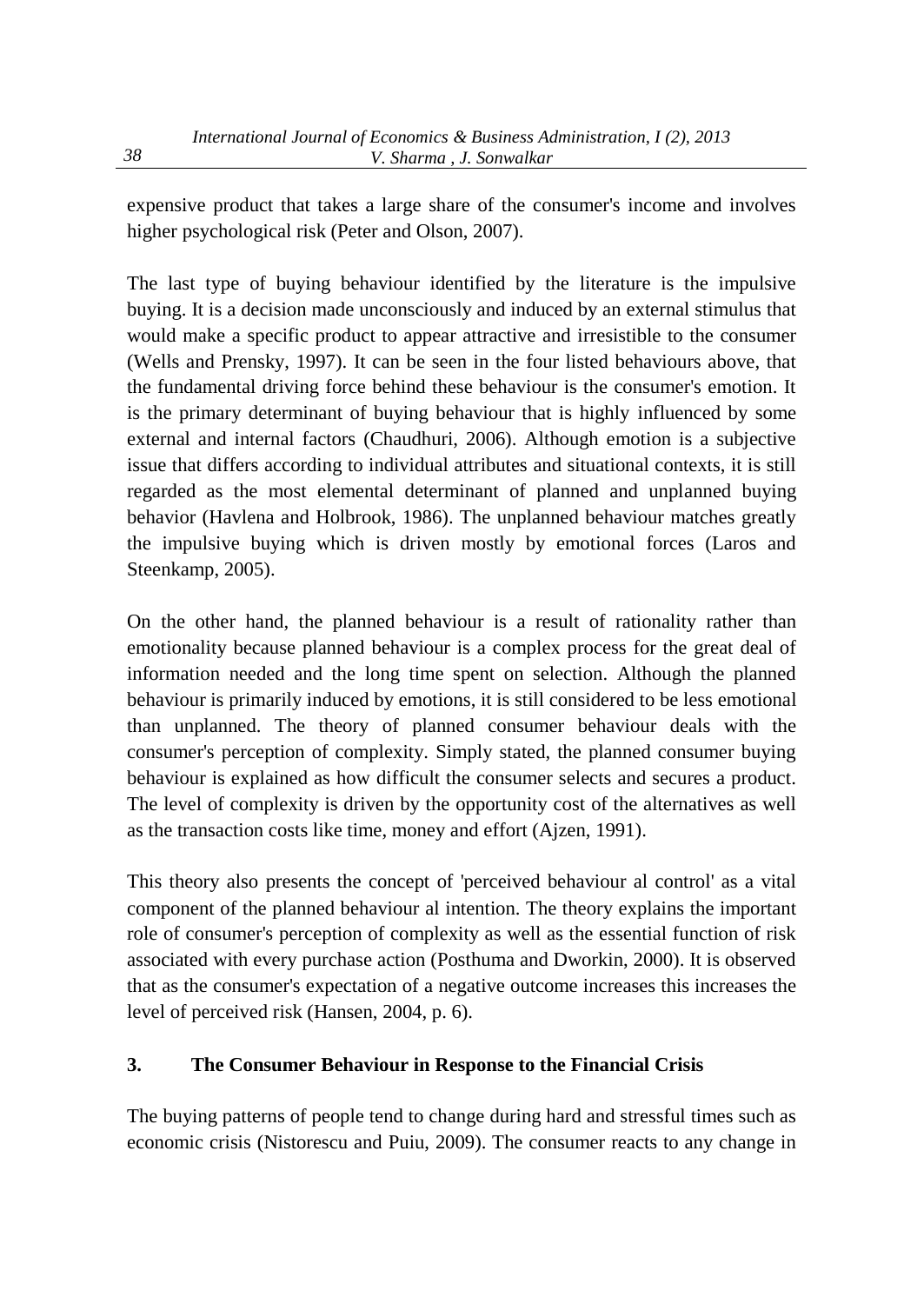the economic situation around him by changing his consumption. This happens due to a change in the levels of his perception of risk. Financial crisis affects the customers not only economically but also psychologically. People become more money minded. They do not want to spend money on premium products anymore, even if they still could afford to do so. They only buy necessities, switch to cheaper brands and have a more rational view on promotion. They start to compare different products and select based on price compromising quality (Nistorescu and Puiu, 2009).

The buying process in this situation can be transformed from being a programmed behaviour or a limited decision-making buying behaviour to become the extensive decision-making buying behaviour. In other words the buying behaviour before the crisis was not based on extensive decision making and information gathering but after the crisis the process became more complicated. Growing unemployment, increasing inflation, "freezing" or even decreasing of wages, the decreasing of purchasing power, bad economic situation are facts that affect the consumers in almost all national markets. As long as people are reading more about economic crisis and as long as the press is focusing in reflecting the crisis effects, there is a psychological effect with negative impact on consumers (Amalia and Ionut, 2009).

The influence of the crisis on people can be reflected on their consumption. George Katona (1974) suggests that many people believe that in a few months when prices would be higher, they would have to spend more on necessities and therefore would have smaller resources at their disposal for the purchase of desirable but nonessential goods and services. Therefore inflation encourages the postponement of discretionary expenditures. G. Katona (1974) also believes that during recession people are motivated to save because of threats related to their jobs or income. The saving rates decline as economic conditions improve. He suggests that saving more or less is influenced by economic and psychological factors. But during hard times it is difficult for some people especially those have been harmed directly either by decreasing wages or those who were forced out of their jobs to save money because they are left with less money that they rather have to spend on necessities.

In their study, P. Amalia and P. Ionut (2009) show that people are not the same and not all the people have the same perception about a situation with negative effects like economic crisis. The most important factors which model the consumer's behaviour in such a situation are: risk attitude and risk perception. Risk attitude reflects consumer's interpretation concerning to the risk content and how much he or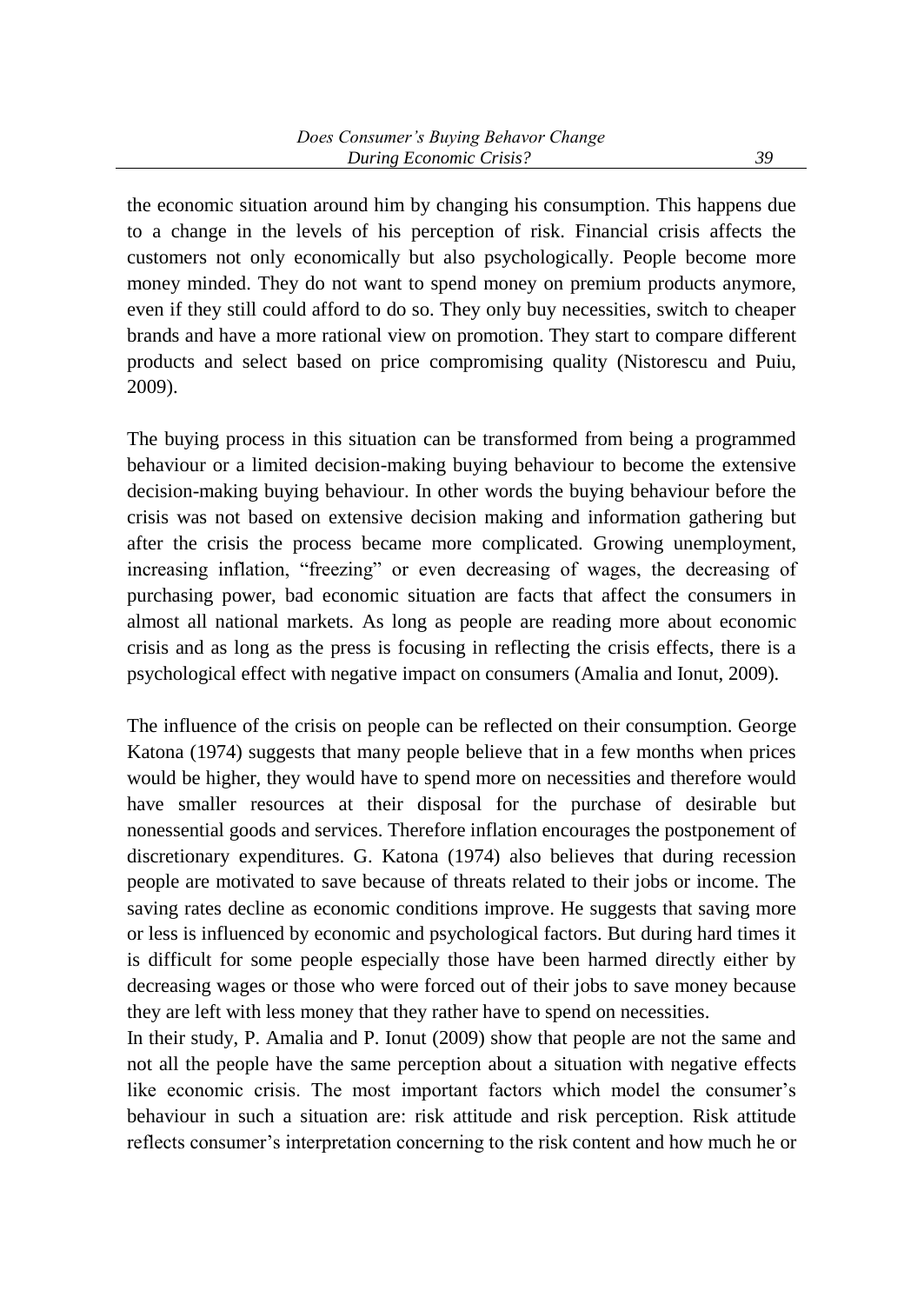she dislikes the content of that risk. Risk perception reflects the interpretation of the consumer of the chance of being exposed to the risk content. Using the risk attitude and risk perception factors, consumers can be segmented to:

- *The panicked consumers*: are those who have a high risk attitude and a high risk perception. This kind of consumers is in an immediate stressful situation. They are high risk averse and will try to avoid the risk. These consumers tend to over react in crisis context. Any way it is expected that panicked consumers to drastically cut their spending, to reduce consumption and switching brands even product categories. They will eliminate major purchases and will be focused on looking for best price. Thus, they are not loyal to any brand; they are loyal only to the best price.
- *The prudent consumers*: are those who have high risk attitude and low risk perception. Even if these consumers: they are risk averse and consider that they are not in an immediate stressful situation because they are not high risk exposed. Thus, these consumers are very prudent and carefully plan their spending, postpone major purchases, in some cases switching brands, they are very well informed in the purchasing process.
- *The concerned consumers*: are those who have low risk attitude and high risk perception. Even if these consumers consider that they are high exposed to the risk content they are not risk averse and usually they assume risks. So their behaviour is determined first by the risk perception. This type of consumers will plan their spending. This could happen only in case of risk perception increasing. Also, this category will continue to do major purchases but only if they make a "good deal". If risk perception is increasing they will tend to postpone major purchases. They tend to remain loyal to the brands but in some cases they are able to switch to less priced options, in these cases companies could introduce a lower version of the premium or middle brand in their portfolio to retain them. Also it is interesting that this type of consumers is ready to try new and innovative products in spite of the hard times.
- *The rational consumers*: are those that have low risk attitude and low risk perception. So they are not risk adverse and consider that they are not exposed to the risk content. They avoid the information concerning to the crisis effects and generally they maintain their "usual behaviour". It is expected that these consumers will not reduce their spending, and will continue to buy their favourite brands and try the innovative products.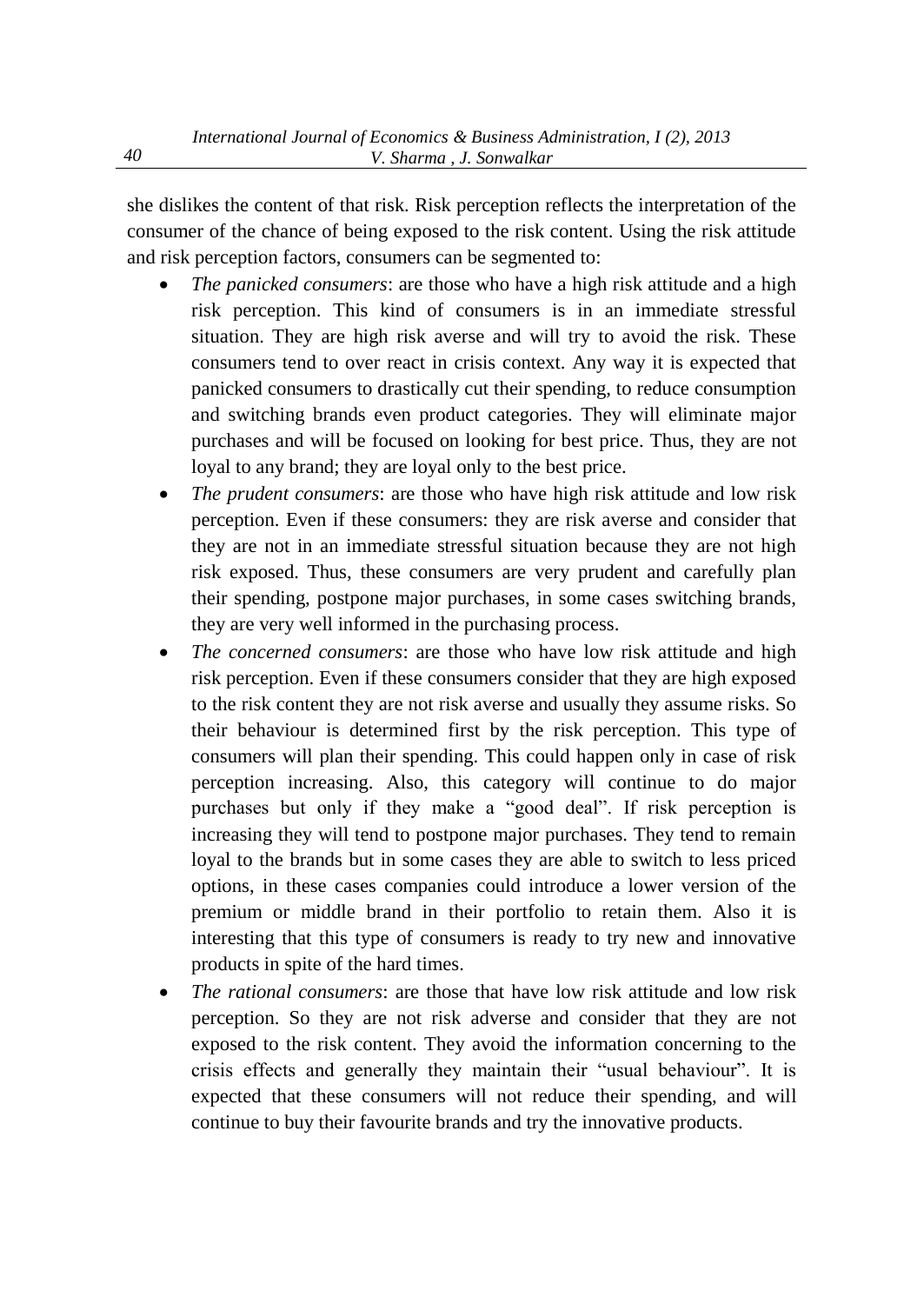According to Ang S. H. (2001), these changes in consumption behaviour arising from an economic crisis may be moderated by personality characteristics. These include the degree to which consumers are risk adverse, value conscious, and materialistic. Risk aversion pertains to the degree to which an individual feels comfortable with unfamiliar circumstances and is willing to undertake chances. Value consciousness refers to the importance an individual places on getting the best deal or quality for a fixed price. Materialism concerns the importance an individual places on physical possessions as a reflection of his station in life to others.

New trends in consumer behaviour emerged as a result of the economic recession. A study conducted by Paul Flatters and Michael Willmott (2009) identified these new trends.

- *A demand for simplicity:* during recession consumers are used to limited offers and they tend to simplify their demand, so after the crisis it is expected that consumers will continue to buy simpler offerings with greatest value.
- *Discretionary thrift:* even the rich people are economizing, although they don't have to. They revealed their dissatisfaction with excess consumption. They started to recycle, buy used goods and teach their children simple and traditional values.
- *Mercurial consumption:* Today's consumers are 'agile' they act fast in response to price change, and have the ability to switch brands looking for the least price sacrificing the quality and loyalty.
- *Green consumerism:* this trend has slowed during the recession because people are not willing to pay more for products that has close substitutes with cheaper price. The demand for green, environment friendly has declined but it is anticipated to recover after the recession.
- *Ethical consumerism:* people are less donating for charity, animal welfare etc, because they are focusing on their families' welfare. This trend is expected to recover slowly after the recession.

The results of an online survey, realized by Market Probe International (in 2009 and 2010), on 5700 adults in 7 markets (SUA, Brazil, UK, France, Netherlands, Japan, China) show three keys to understanding the relationship between consumers and society in the post-crisis period:

 "In USA 90% of US consumers believe that they are currently living in a recession. This is an indication of how recession caused by the financial crisis influenced consumer behaviour. 56% of US consumers feel that their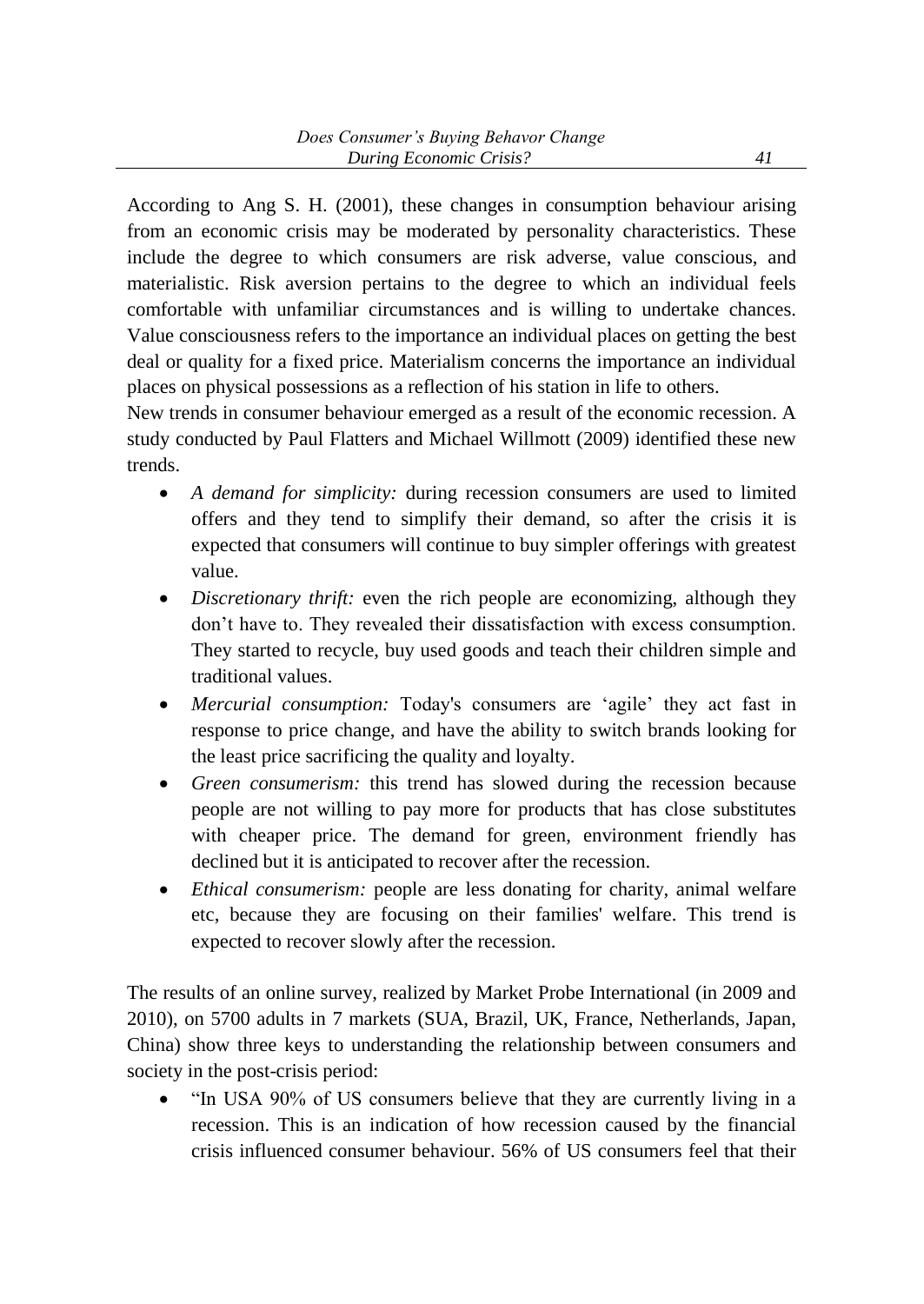lifestyle has been impacted by the recession. Suddenly, consumers were forced to revalue their spending and shopping choices. For 72% of US shoppers, lower prices have a high amount of influence over where people do their shopping".

- "The same survey was conducted in Spain and the results showed that 82% of Spanish consumers believe that they are currently living in a recession. 53% of Spanish consumers feel that their lifestyle has been impacted by the recession. More than one-in-three UK consumers experienced a worsening financial situation, falling job security and falling confidence in the housing market in 2008 and 2009".
- "In the South East Asia, 78% of Chinese customers have felt some impact from the financial crisis and middle-class consumers in the 19 to 45 age group are feeling the most pressure. (82%) of South Korean consumers believe that they are currently living in a recession. Over one-third of Japanese shoppers are giving up some of their favourite brands to save money".
- "In the Arab world about (59%) of consumers in the United Arab Emirates (UAE) and 30% in Saudi Arabia believe that their country is in a state of recession, research shows that consumers are adjusting their consumption behaviour s. (38%) of Saudi and (37%) UAE consumers have changed their lifestyle as a response to the global economic downturn. Luxury brands have become an essential part of the Saudi Arabia and UAE standard of living as consumers are willing to pay higher prices for products that they believe will bring them social status".

# **4. Transformation In Consumer Buying Behaviour During The Economic Crisis**

The global economic crisis has determined many changes in the consumer behaviour and has led the vast majority of consumers to look for new landmarks: they became more economical, more responsible and more demanding. Many market researches realized in the last three years showed that.

An U.S. study realized in 2009 by Booz & Company, which involved a total of 2000 consumers, confirmed that a "new frugality" appear at the beginning of the recession and highlighted the first two years of declining consumption per capita, was so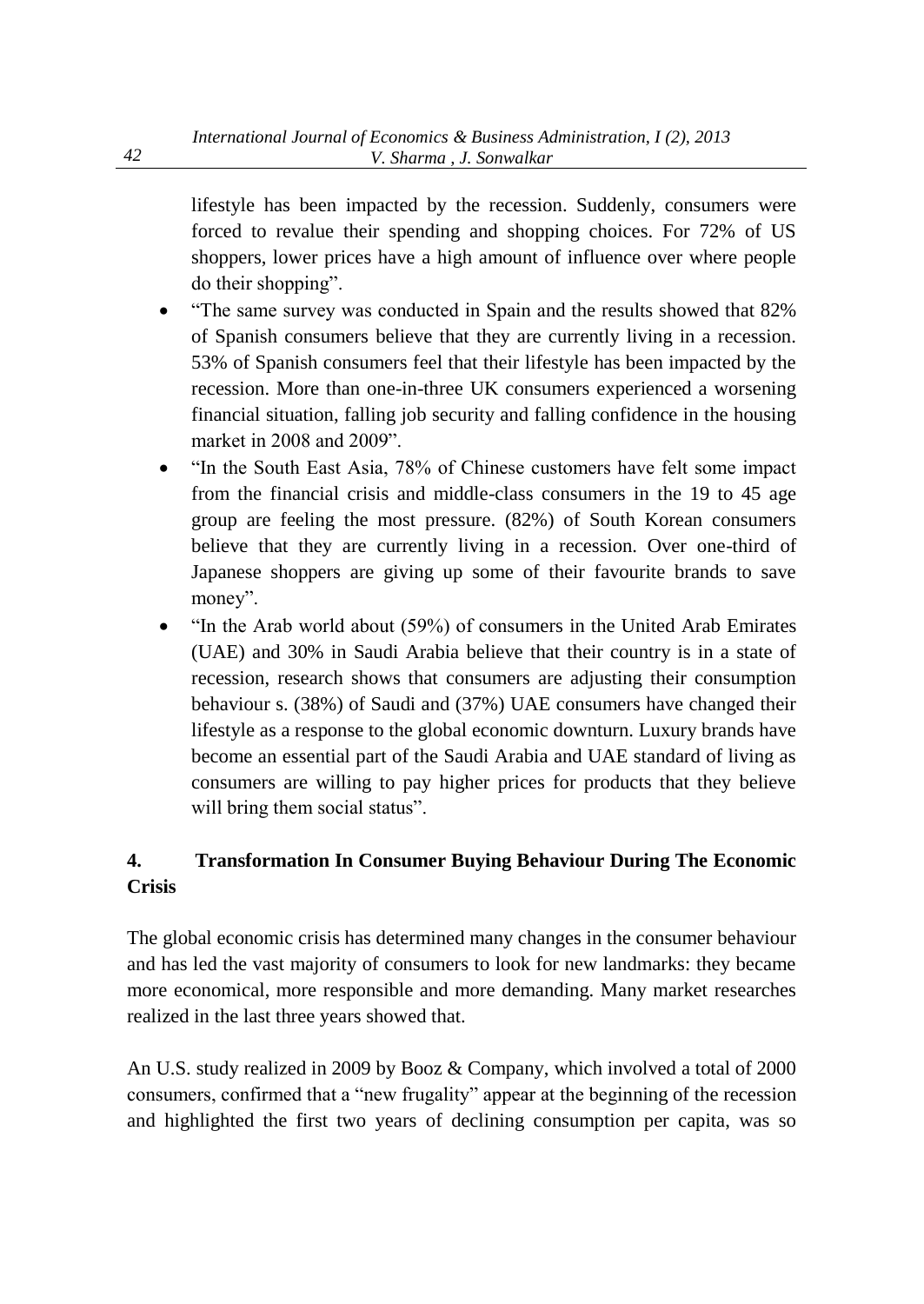strongly rooted among American consumers and it changed their consumption patterns in such a manner that is expected to persist even if the economy recovers.

This new frugality, characterized by a strong awareness of the value that dictates compromises in terms of price, brand and comfort, became the dominant mentality among U.S. consumers, as shown by M. Egol, A. Andrew Clyde and K. Rangan (2010).

The study mentioned above revealed that 65% of American consumers increasingly using coupons more often, preferring to buy at low prices at the expense of comfort shopping, focusing on saving. The new frugality and value consciousness, which now directs consumer behaviour, does not apply to products such as "opening price point" (OPP) (produced with the lowest prices at branded retailers). Consumers continue to buy the products at different prices, in turn they need more reasons to justify the purchase, regardless of price segment of which the product belong. They refuse to buy at higher price unless they clearly perceive quality advantage. If they are loyal to some brands, they prefer to wait for a price drop, by promotions or discount coupons.

Inherent behavioural differences in this new frugality are reinforced by demographics, including income, gender, ethnicity and age. For example, although in general, consumers buy products in different price categories, there are certain segments of the population (such as women, people with low income, middle-aged people) seeking to make savings, buying products at reduced prices (Egol *et al*., 2010).

A study made in 2009 on a sample of 2400 people in France, U.S. and UK, by Euro RSCG C&O, in partnership with Harris Interactive, was aimed at understanding the factors that influence preferences and consumer choices and sketching a portrait of him after the crisis. The study showed that most consumers surveyed changed their consumption behaviour by adopting a logical standby or a replacement, distinguishing their purchases or dropping different brands.

Thus, before being interested in the price of products, consumers are asking questions about their usefulness (64% of respondents wonder whether they really needed, 60% if the product could not find a lower price elsewhere and 59% if they can afford to acquire). In the context of crisis, perhaps contrary to many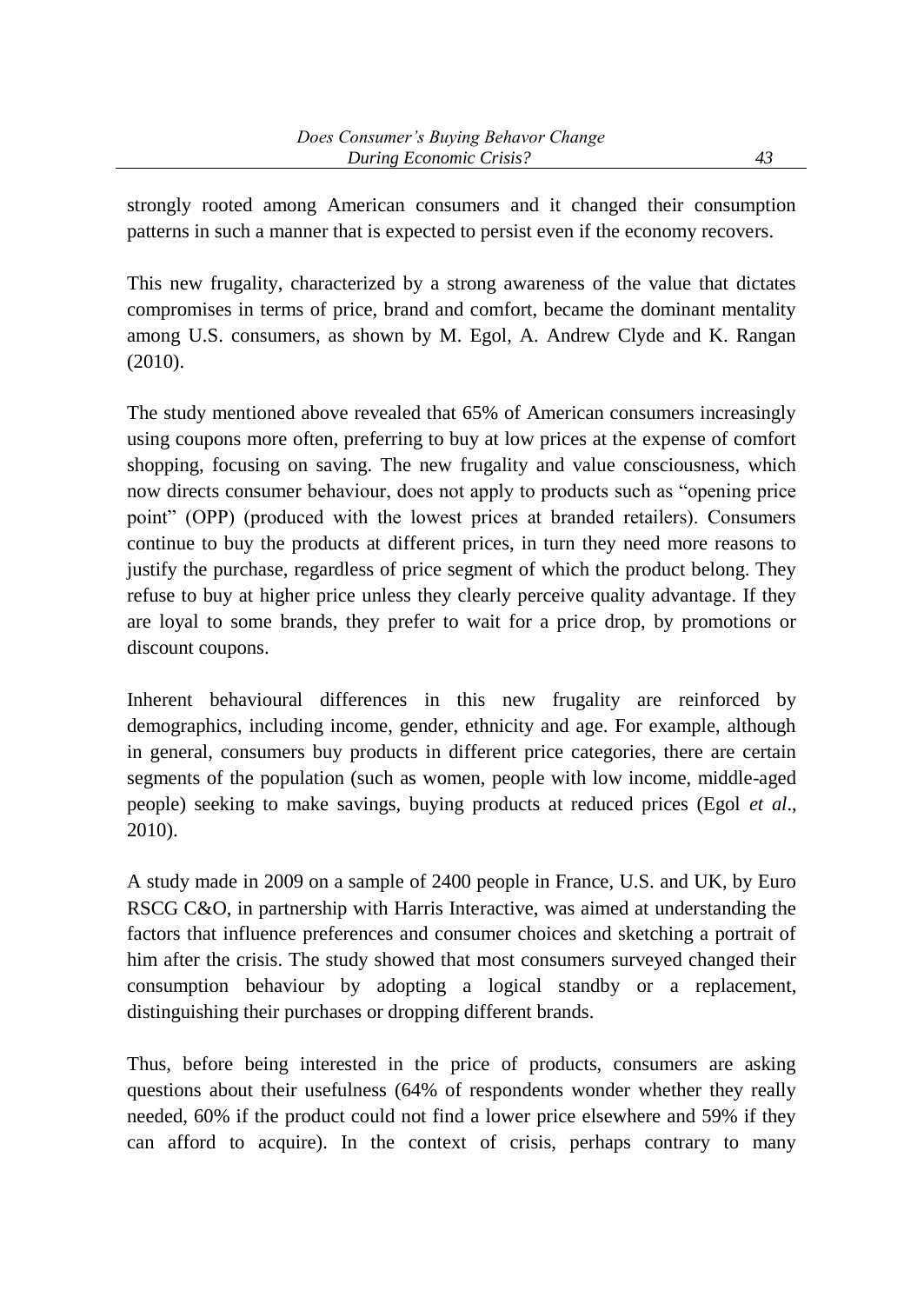expectations, quality is what comes first for the consumer before the lower price. Consumers surveyed defined quality by: looking for healthy products (42%), looking for strong and sustainable products (47%) and for responsible products [\(http://www.eurorscgco.com\)](http://www.eurorscgco.com/).

### **5. Proposed Solutions & Recommendations**

The government role is fundamental in trying to overcome some problems associated with the Global Financial crisis. Its intervention is essential to ensure that consumers are not affected adversely by this crisis by subsidizing the essential commodities like food. This would prevent increasing the prices in the future. Controlling the prices would be in favour of the consumers who have lost their jobs, wages and life time savings. There is a need for government to provide regulations to protect consumers from the effect of the global financial crisis, especially the poor.

Government must take actions to restore responsibility, accountability and transparency to the national and international markets by creating legislative and institutional structures to reduce undesirable effects of the global financial crisis especially in the financial sector due to its vital role which affects all the aspects of society.

Government should be ready to step in especially after the credit squeeze which has affected vital services and this harmed the poor especially in food and housing sectors. It should put restrictions on businesses that do not work in favour for consumers. Education is a fundamental factor that assists consumers to take more rational decisions regarding the uses of their disposable income. This is rather impossible for a population where financial studies are not part of their compulsory education. It is highly suggested that financial studies to be included as appropriate in the public schools as a core subject to be studied by all students.

Banks and Financial institutions have an incredibly important role to help avoid another financial crisis by simply explaining to their clients the nature and features of their financial products. By clarifying the consequences of acquiring this particular product consumers can avoid loans or credit that are hard to repay or a very risky investment. There is a need to spread the awareness through consumer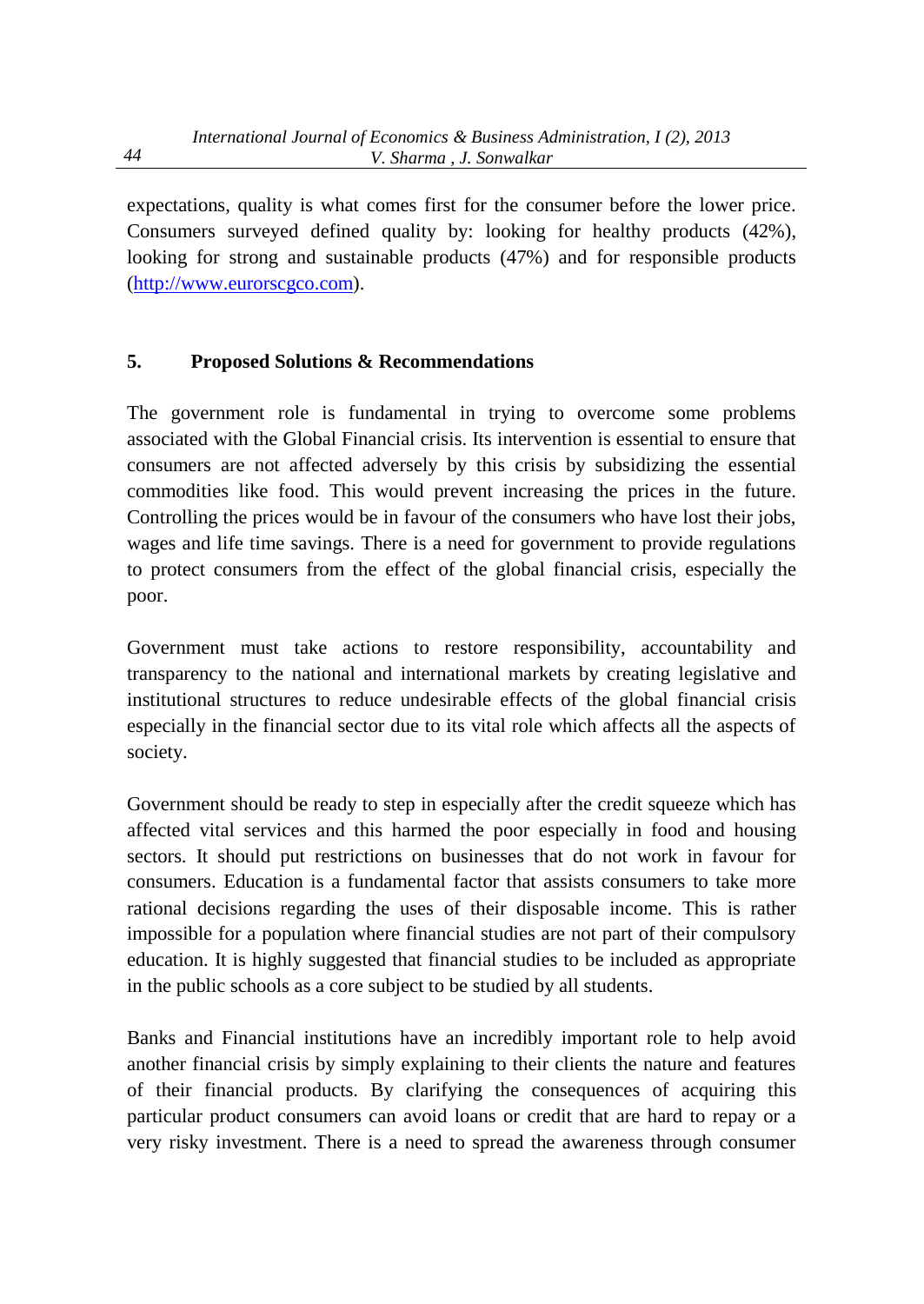protection associations, to help consumers achieve the greatest possible benefit using their disposable income. Many consumers especially the illiterate don't have knowledge of the effects of the financial crisis and find it hard to cope with the difficult circumstances that the whole world is living through. Consumers should start focusing on long term planning. They must plan for their kids' future to be able to meet financial obligations for their college tuition. Saving is an important action toward securing for retirement period. It is a way to remain financially stable and normally feel more secure. In order to be able to increase the savings plan, consumers have to follow the planned behaviour suggested by the literature earlier. By planning the purchases ahead of time consumers can avoid extra spending caused by unplanned purchases and as a result saving rate will increase. To avoid the problems associated with rising healthcare cost it is very crucial to set aside money in a dedicated healthcare savings account or keep a credit card on hand in case of emergencies.

#### **6. Conclusion**

The world is facing tremendous economic challenge. The US subprime crisis in 2007 negatively affected a number of well-developed economies including India. The financial crisis is known as a multi-dimensional trend, which has various impacts on economic stability and social life. In this context it is highly observed that one of the most rigorously impacted sections of the Indian economy was the consumer buying behaviour.

Consumer buying behaviour is seen as a collection of decision-making processes, which are determined by some internal and external factors. However, the most influential factor is recognized to be the external economic instability that Indian consumers experience. The depressing effects of the financial crisis have hit the overall consumers purchasing behaviour effecting both planned and unplanned buying behaviour.

Every feature of the socio-economic situation has substantially changed not only the way the consumer purchases, but especially what they are buying and why they are buying. In developed countries, consumers are more economical, more responsible and more demanding than traditional consumers. Currently, consumers are increasingly aware of all aspects involved in purchase of products, from design, safety, and origin to their social and economic impact. Thus, consumers have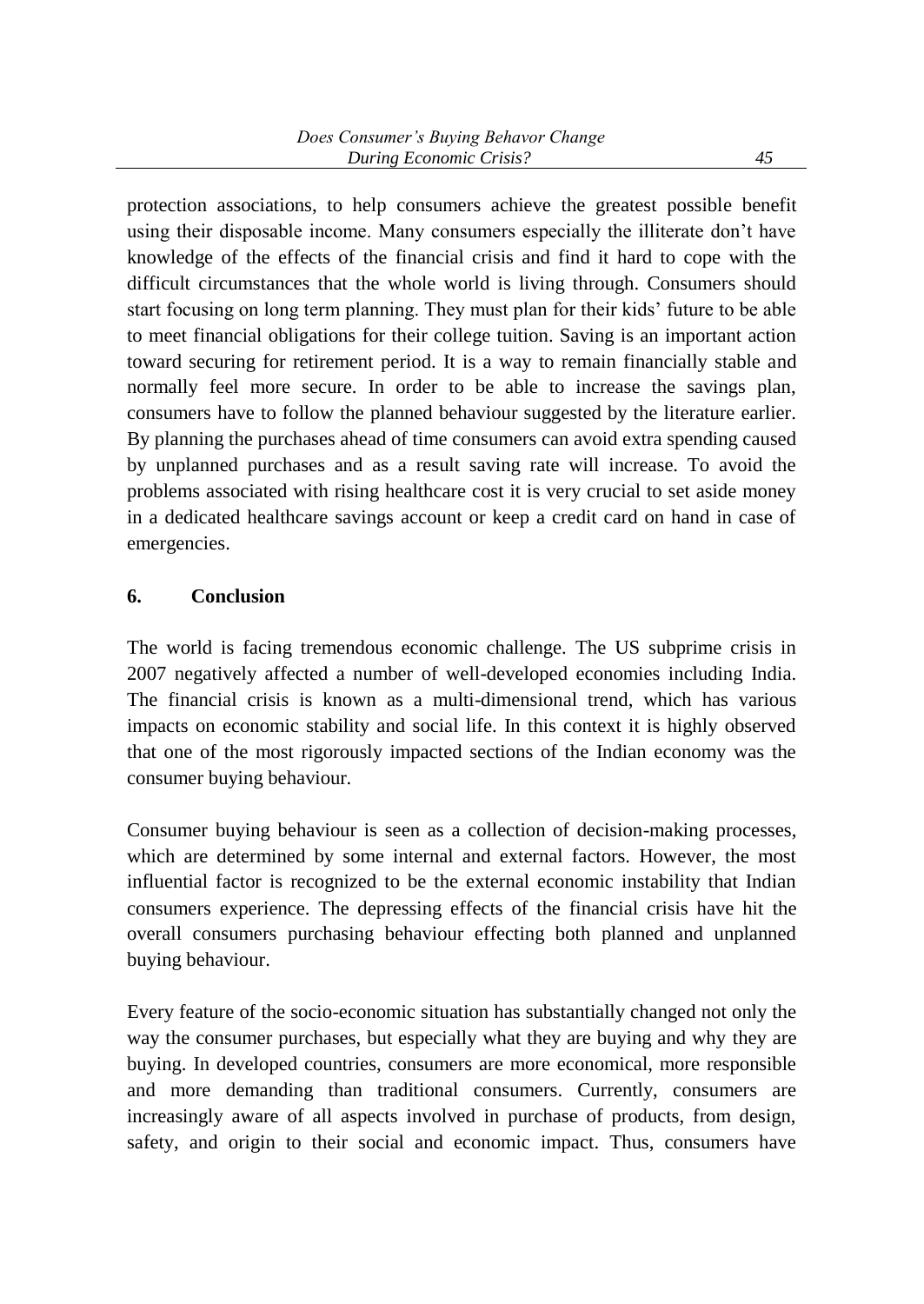become more vigilant and more aware of their ability to influence the world with their consumer choices (Salzman and O'Reilly, 2010).

During the economic crisis a series of parallel steps have made their presence, resulted in the consumer orientation on organic products or on fair trade products. Thus, a particular point of view, the crisis served as a mini electric shock, announcing a new era, maybe the era of responsible consumption.

In Mansoor (2011) opinion, the main changes in the new consumer behaviour, which are the result of economic recession, could be summarized as follows:

- The need for simplicity: During recession consumers are accustomed to limited offers and tend to simplify their demands, so that after the crisis is expected that they will continue to accept simple offers, but with greater utility.
- Temperance: Even rich people save, although they are not required to do so. This is one way they show their dissatisfaction on excessive consumption. They began to recycle and to teach children traditional values.
- Smart consumption: Consumers today are 'agile' and act quickly to price changes, with the ability to change brands looking for the lowest price, sacrificing the quality and loyalty.
- Green consumerism: This trend slowed during the recession because people are not willing to pay more for certain products that can be substituted with others with cheaper price. The demand for environmentally friendly products has declined during the economic crisis, but anticipated a recovery after the recession.
- Ethical consumerism: People are less willing to charity actions, because they are more concerned about the welfare of their families. In this case, is expected to rebound slowly.

In author's opinion, there are many models available on consumers purchase behaviour in different situation but there is no model available on consumer purchase behaviour so the work has to be done on this area to prepare a model during economic crisis.

#### **References**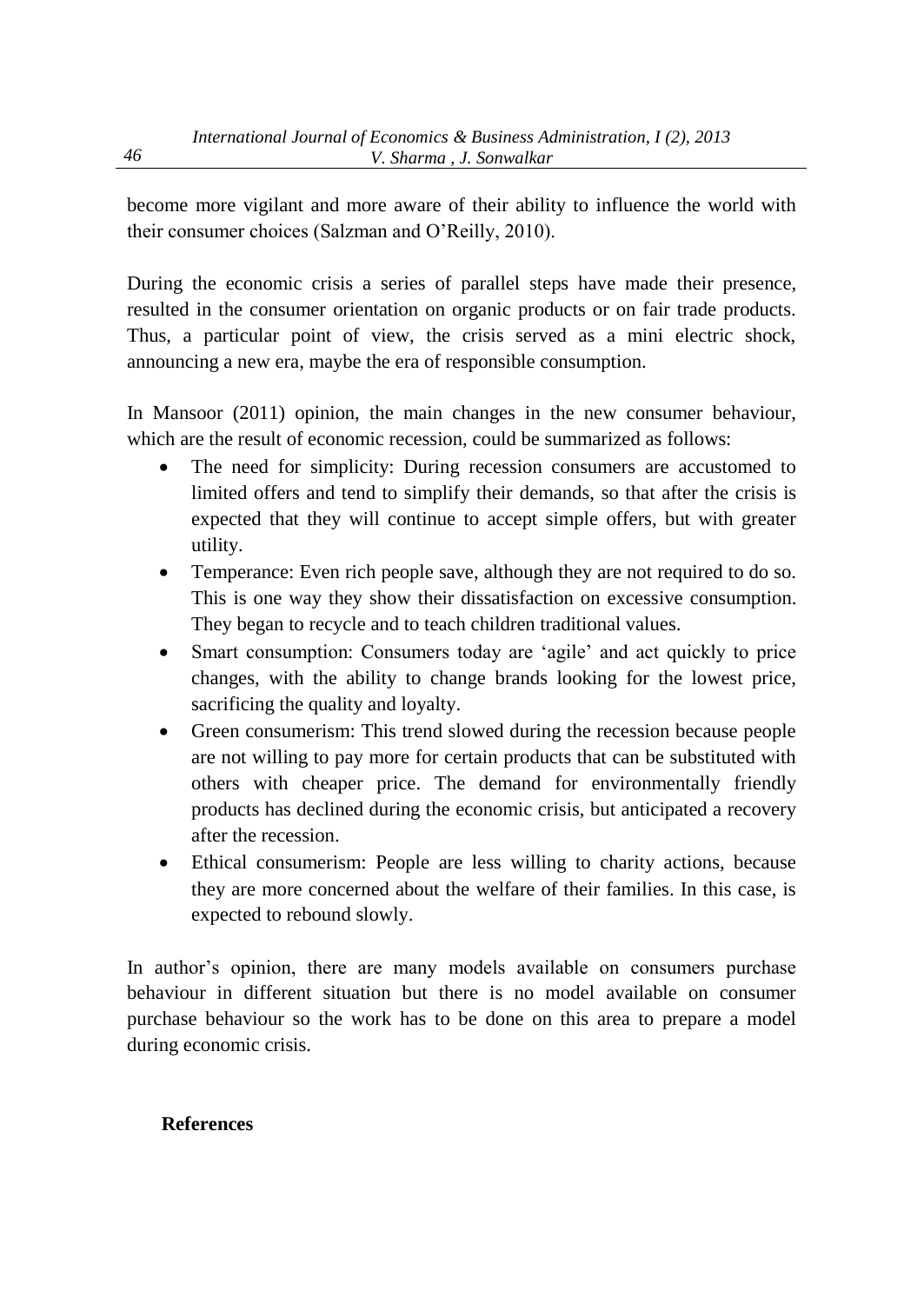- Ajzen, I. (1991), "The Theory of Planned Behaviour", Organizational Behaviour and Human Decision Processes, 50, pp 179-21.
- Amalia, P. and Ionut, P. (2009), "Consumers' reaction and organizational response in crisis context", Uni. Of Oradea. *The Journal of the Faculty of Economics*, 1(5), pp. 779-782.
- Ang, S. (2001), "Personality influences on consumption: insight from the Asian economic crisis", *Journal of International Consumer Marketing*, 13 (1), pp. 5-20.
- Arnould, E., Price, L. and Zinkhan, G. (2002), "Consumers", (2nd ed.). McGraw-Hill, New York.
- Chaudhuri, A. (2006), "Emotion and Reason in Consumer Behaviour", *Butterworth-Heinemann*, London.
- Drakopoulos, S. (2008), "The paradox of happiness: towards an alternative explanation", *Journal of Happiness Studies*, Volume 9, No. 2, pp.303-315.
- East, R. (1997), "Consumer behaviour: Advances and applications in marketing", Prentice-Hall, London.
- Egol, M., Andrew, C.A. and Rangan, K. (2010), "The New Consumer Frugality", *www.strategybusiness. com/article/00023?pg=all*, Accessed on: 20/06/2012.
- Euro RSCG Worldwide (2010), "The New Consumer in the Era of Mindful Spending", *Prosumer Report*, volume 8, 2010.
- Euro RSCG Worldwide (2010), "The Emergence of the New Consumer", Prosumer Report, volume 11, summer 2010 http://www.eurorscgco.com/Upload/Actualites/CPEtudeCri, seetConsommation.pdf
- Flatters, P. and Willmott, M. (2009), "Understanding the postrecession consumer", *Harvard Business Review*, 7(8), pp. 106-112.
- Foxall, G. and Goldsmith, R. (1994), "Consumer psychology for marketing", Routledge, London.
- Hansen, F., Percy, L. and Hansen, M. (2004), "Consumer choice behaviour an emotional theory", research Paper, *Copenhagen Business School. Denmark*.
- Kar, M. (2010), "Consumer behaviour over the last 25 years", Oxirm Research Themes, *Oxford Institute of Retail Management,* The Retail Digest, pp. 46-53.
- Katona, G. (1974), "Psychology and Consumer Economics", *Journal of Consumer Research*, 1, 1-8.
- Kozinets, R. (2010), "The Field Behind the Screen: Using Netnography For Marketing Research in Online Communities", *Journal of Marketing Research*, Number 39, pp. 61- 72.
- Havlena, W. and Holbrook, M. (1986), "The varieties of consumption experience: comparing"
- Laros, F. and Steenkamp, J.B. (2005), "Emotions in consumer behaviour: hierarchical approach." *Journal of Business Research*, 58 (10), pp. 1437 – 1445.
- Learn Marketing (2008), "Consumer buying behaviour", [Online] Available: http://learnmarketing.net/consumer.htm, (July12, 2010).